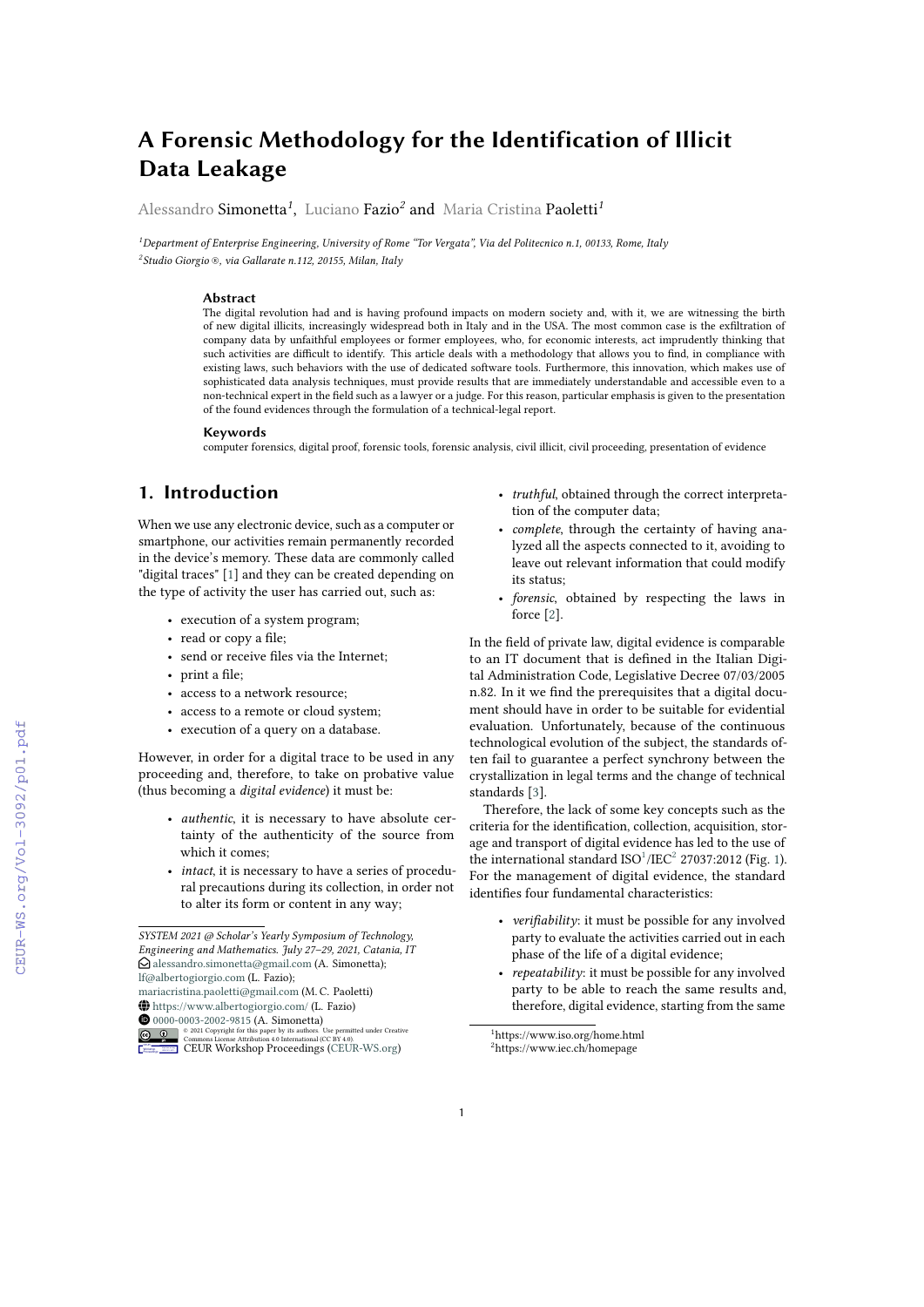

**Figure 1:** Scheme for the treatment of a digital evidence

conditions and following the same actions performed during the data analysis;

- *reproducibility*: it must be possible for any involved party to be able to reach the same results and, therefore, digital evidence, using different tools than the original ones, in order to be able to demonstrate that under certain conditions the original result is achieved regardless of the instrument used;
- *justifiability*: it must be possible for the operator who analyzed the data that led to digital evidence to justify every action and all the methods used to arrive at the result.

The use of the standard makes it possible to guarantee the integrity of the digital evidence from the acquisition phase and the subsequent analysis phase, and, at the same time, to obtain the admissibility characteristic of the evidence in a proceeding.

We remind you that starting from 2016 the GDPR (General Data Protection Regulation) [\[4\]](#page-4-0) was launched, which came into force in Italy from May 2018. The introduction of a strict regulation on personal data, however, had no impact on the issue of the processing of digital evidence, since art. 9 (c.2 letter f) of the Regulation provides that the processing of personal data is lawful if it is necessary to ascertain, exercise or defend a right in court or whenever the judicial authorities exercise their judicial functions [\[5\]](#page-4-1).

# **2. Data collection in the United States and in Italy**

The preliminary stage to a civil proceeding in Italian law is the crystallization of the evidence in order to make it legally usable. This crystallization operation can take place through an acquisition by means of bailiffs or with the inclusion in deeds directly by the parties. In the latter circumstance, the parties involved are not obliged to present all the evidence (if these, for example, are not in their favor) but they must ensure, in any case, that the product complies with the regulations in force in terms of admissibility of the evidence.

In the United States procedural law, on the other hand, there is a preliminary phase to a proceeding called *discovery* (known in England as *disclosure*). During this phase, the parties can both obtain evidence relating to their own questions (*evidence gathering*), and investigate the opposing field to seek new information with the hope of obtaining further evidence admissible for the hearing (*evidence seeking*) [\[6\]](#page-4-2).

In case of non-production of documents, and even worse, of incorrect or inadequate conservation of electronic documents, the consequences are serious and can compromise the subsequent procedural phase.

In the Italian legal system there is a similar mechanism (art. 210  $cpc<sup>3</sup>$  $cpc<sup>3</sup>$  $cpc<sup>3</sup>$ ) [\[7\]](#page-4-3) but less effective, which is based on a diametrically opposite principle: the investigating judge, under certain limits (art. 118 cpc) and at the request of a party, can order the other party or a third party to show in court a document or other thing which it deems necessary for the trial. Both legislations, however, agree on the methods for the material collection of digital data, the so-called acquisition and preservation from voluntary and involuntary alterations.

In order for an acquisition to produce a digital data that can be used in any type of judicial procedure, in addition to being performed according to the standards already described, it must be accompanied by a document that describes all the handovers that the support object of acquisition undergoes between its identification, its possible seizure (where foreseen) and the crystallization of the data within it. This document is known as "*Chain of Custody*". It is the answer tested by practice to satisfy a rule of the discipline of the acquisition of evidence: the party interested in the acquisition of an object must present sufficient elements to make it appear that it corresponds to what is claimed to be [\[8\]](#page-4-4).

At this point it is necessary to identify the suitable tool to physically carry out the data acquisition from a variety of possible candidate tools [\[9\]](#page-4-5). Once the tool has been decided, we move on to the data extraction phase from the digital source and to the creation of the so-called

<span id="page-1-0"></span><sup>3</sup> Italian Code of Civil Procedure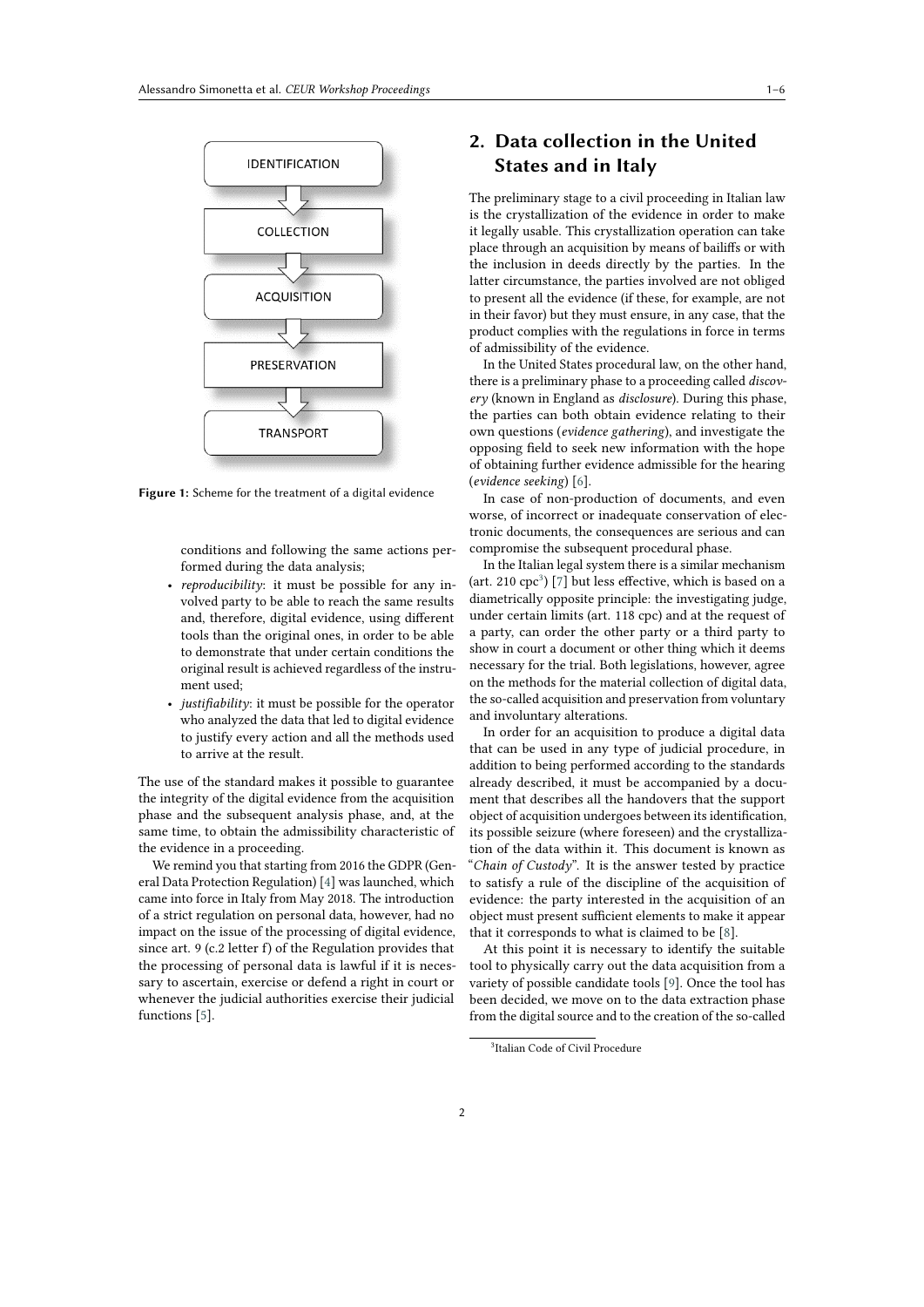forensic image, in one of the possible formats available and in relation to the goal we want to achieve [\[10\]](#page-4-6).

Before starting the analysis, it is necessary to confirm that what was collected and crystallized corresponds exactly to the original format. This is possible through the generation of the hash code of the two objects, which obviously must provide the same result. The use of this coding technique makes it possible to verify the exact correspondence of the two objects in any process phase.

## **3. Case study**

Between 2018 and 2020, into the United States incidents caused (or involving) by internal staff increased by 47% [\[11\]](#page-4-7). The frequency of accidents varies according to the type of company. The Verizon 2021 Breach Investigation Report [\[12\]](#page-4-8) provides an overview of the different types of incidents in the various types of companies involved. Companies in the *Health and Finance* sector recorded the largest number of incidents caused by the incorrect use of their employees' access privileges and suffered the largest number of data thefts. The exfiltration of data by the unfaithful employee in the United States, according to a 2020 statistic that involved 300 accidents in 8 different types of industrial sectors[\[13\]](#page-4-9), was perpetrated for as many as 43% of the cases through forwarding to personal email accounts, while, for 16% of cases through the incorrect use of cloud sharing privileges. The remaining number of data exfiltration cases involve using USB devices (9%) and more. See Table [1.](#page-2-0)

#### <span id="page-2-0"></span>**Table 1**

Typical unfaithful employee behavior in US

| <b>Behavior</b>                              | %     |
|----------------------------------------------|-------|
| E-mail forwarding to personal e-mail account | 43.75 |
| Misusing cloud collaboration privileges      | 16.07 |
| Data aggregation - downloads                 | 10.71 |
| Using unauthorized/unencrypted USB devices   | 8.93  |
| Data snooping using sharepoint               | 8.04  |
| Data exfiltration using external sites       | 6.25  |
| E-mails sent to non-business domains         | 3.57  |
| E-mails sent to competitor domains           | 2.68  |

It is interesting to note that the main reasons that induce employees to make such a gesture [\[11,](#page-4-7) [14,](#page-5-0) [15\]](#page-5-1) are economic (64%), followed by espionage (17%), entertainment (17%) and issues of resentment (14%). So, if the economic leverage is so strong, it will be even higher for a former employee who will feel free from constraints in leaving the old company.

For this reason we will analyze the case study of the former employee who, after moving from one company to another, uses documents owned by the old company in the new one (e.g. customer list, company secrets, confidential information, source code or banks data).

To the ex employee could be challenged various offenses, for example, for having violated the contractual rules that bind him to the old company, or the rules in force in the field of copyright protection, of company jurisprudence or unfair competition (art. 2598  $\rm cc^4$  $\rm cc^4$ ).

According to the data provided courtesy of Studio Giorgio<br/>® $^5$  $^5$  on over 100 cases handled in Italy, the exfiltration techniques used by the former employee are the same compared to those used in the US (Table [2\)](#page-2-3): sending emails to personal mailboxes is the tool used for 50% of cases, while external USB devices are used for over 30% (much higher than 9% of the US statistic).

### <span id="page-2-3"></span>**Table 2**

Typical unfaithful employee behavior in IT

| <b>Behavior</b>                              | %     |
|----------------------------------------------|-------|
| E-mail forwarding to personal e-mail account | 51.75 |
| Using unauthorized/unencrypted USB devices   | 30.80 |
| Data exfiltration using external sites       | 9.85  |
| Others                                       | 7.60  |

#### **3.1. Forensic analysis software platforms**

To prove wrongdoing by a former employee the company has the right, by virtue of the clauses normally required for the use of company tools (PC, telephone, e-mail box, storage disks, ...), to access the information contained therein. On the market there are various [\[16\]](#page-5-2) software platforms that allow you to support the digital forensic expert in all activities, starting from the creation of forensic images [\[17\]](#page-5-3):

- AccessData FTK (Forensic ToolKit)<sup>[6](#page-2-4)</sup>
- X-ways Forensic
- EnCase  $8$
- Magnet  $AXIOM<sup>9</sup>$  $AXIOM<sup>9</sup>$  $AXIOM<sup>9</sup>$

All data analysis platforms have peculiarities that distinguish them from each other and, therefore, pros and cons, but all strive to provide a comprehensive solution for the analysis of the most common hardware/software environments.

The aforementioned tools allow you to process a huge amount of data but, before allowing full use of their functions, they need to have the computer used for their operation carry out a preliminary data processing phase.

<span id="page-2-1"></span><sup>4</sup> Italian Civil Code

<span id="page-2-2"></span><sup>5</sup><https://www.albertogiorgio.com/>

<span id="page-2-4"></span><sup>6</sup><https://www.exterro.com/forensic-toolkit>

<span id="page-2-5"></span><sup>7</sup><http://www.x-ways.net/forensics/>

<span id="page-2-6"></span><sup>8</sup><https://security.opentext.com/encase-forensic>

<span id="page-2-7"></span><sup>9</sup><https://www.magnetforensics.com/products/magnet-axiom/>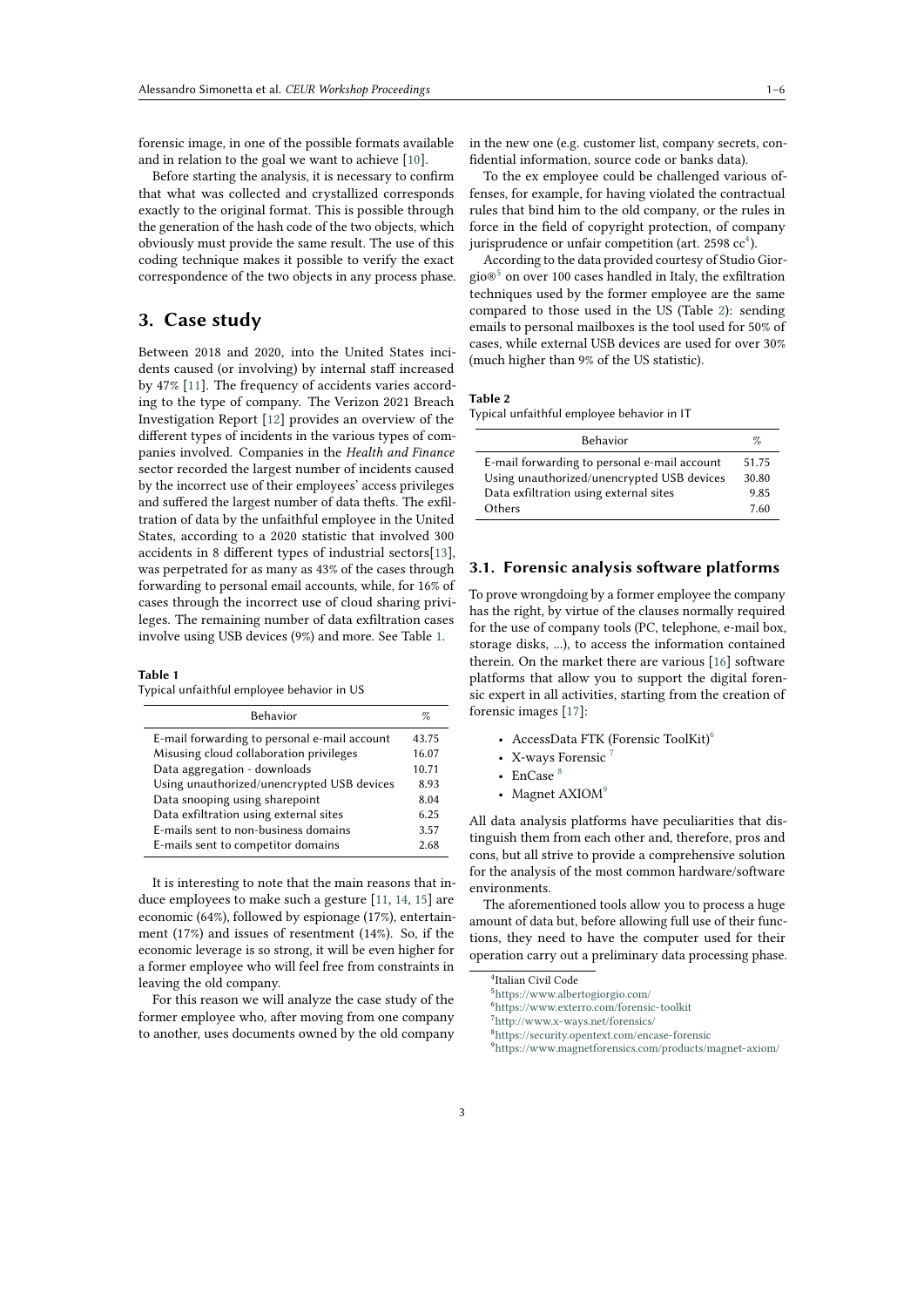During the pre-processing phase, the entire content of the data extracted from the original finds is read (in the form of a forensic image) and, by means of machine learning techniques [\[18\]](#page-5-4)[\[19\]](#page-5-5)[\[20\]](#page-5-6), now increasingly used in various scientific contexts [\[21\]](#page-5-7)[\[22\]](#page-5-8)[\[23\]](#page-5-9)[\[24\]](#page-5-10)[\[25\]](#page-5-11)[\[26\]](#page-5-12), the data and images are classified and indexed [\[27\]](#page-5-13)[\[28\]](#page-5-14), thus creating the most common artifacts from the source system. This phase is typically onerous from a computational point of view and requires a fair amount of time, which often clashes with the need for speed of an analysis. For this reason, new computing architectures are being studied, such as quantum computing [\[29\]](#page-5-15) or computing solutions based on multi-valued algebra (MVL) [\[30\]](#page-5-16)[\[31\]](#page-5-17).

Once this phase has been completed, the analysis software allow access to the statistically most relevant behaviors of the former employee, such as:

- 1. USB devices connected in the last working period of the former employee [\[32\]](#page-5-18);
- 2. files accessed and possibly copied to an external device or remotely, in the last working period;
- 3. cloud storage services used without authorization from the company;
- 4. emails containing company information sent to personal email addresses;
- 5. printing of company documentation.

Obtained this minimum set of information, it is possible to have sufficient elements to have the legitimate suspicion (if not proof) of the export of confidential and protected company data. However, this approach is not comprehensive because it considers the activities performed by employees on corporate devices and tools.

As the internal network can be a valid vehicle for disseminating data that can also be used with non-company workstations, the analysis can also be extended to this potentially available class of activity.

For example, the monitoring and logging tools of network activities (if present) allow to detect, even afterwards, the data read/copied by a specific user within the company storage, such as QRadar Risk manager, CA Spectrum and Netwrix Auditor [\[33\]](#page-5-19).

It is important to underline that, the initial phase of crystallization of the entire amount of data, to which the former employee had access during the employment relationship (forensic image), is fundamental both as a term of comparison for the research of the exported data, and to demonstrate the origin of the data for which protection is requested.

All these analyzes are based on the employee using a digital data transfer. There are also analog modes (which leave no trace) and are more difficult to detect, such as a screen photograph.

However, it should also be considered that enterpriselevel companies should adopt solutions to protect data dynamically also based on the type of request. In fact, there are database access monitoring software that can detect "suspicious" activities that cannot be performed.

Finally, the expert will draw up a technical report aimed at showing the evidence found.

### **3.2. Presentation of the evidence**

The presentation of the results of a forensic analysis is crucial to understand the behavior of the former employee.

The presentation takes place by means of the drafting of a technical-legal report, that brings together what was found with any specific violations identified.

Fig. [2](#page-3-0) shows the structure of an expert report in its fundamental sections. The aim is to highlight the evidence found, using a language suitable for understanding even for a non-technical reader such as a lawyer or a judge.



<span id="page-3-0"></span>**Figure 2:** Scheme for the presentation of the evidence

The *premise* shows who conferred the assignment, the objective of the assignment and any other useful element to motivate the choices in the methodology adopted. Sometimes it is useful, already at this stage, to provide the reader with an anticipation of the evidence subsequently found.

The following sections are all intended for an expert in the field, therefore they technically describe the development of the various operations.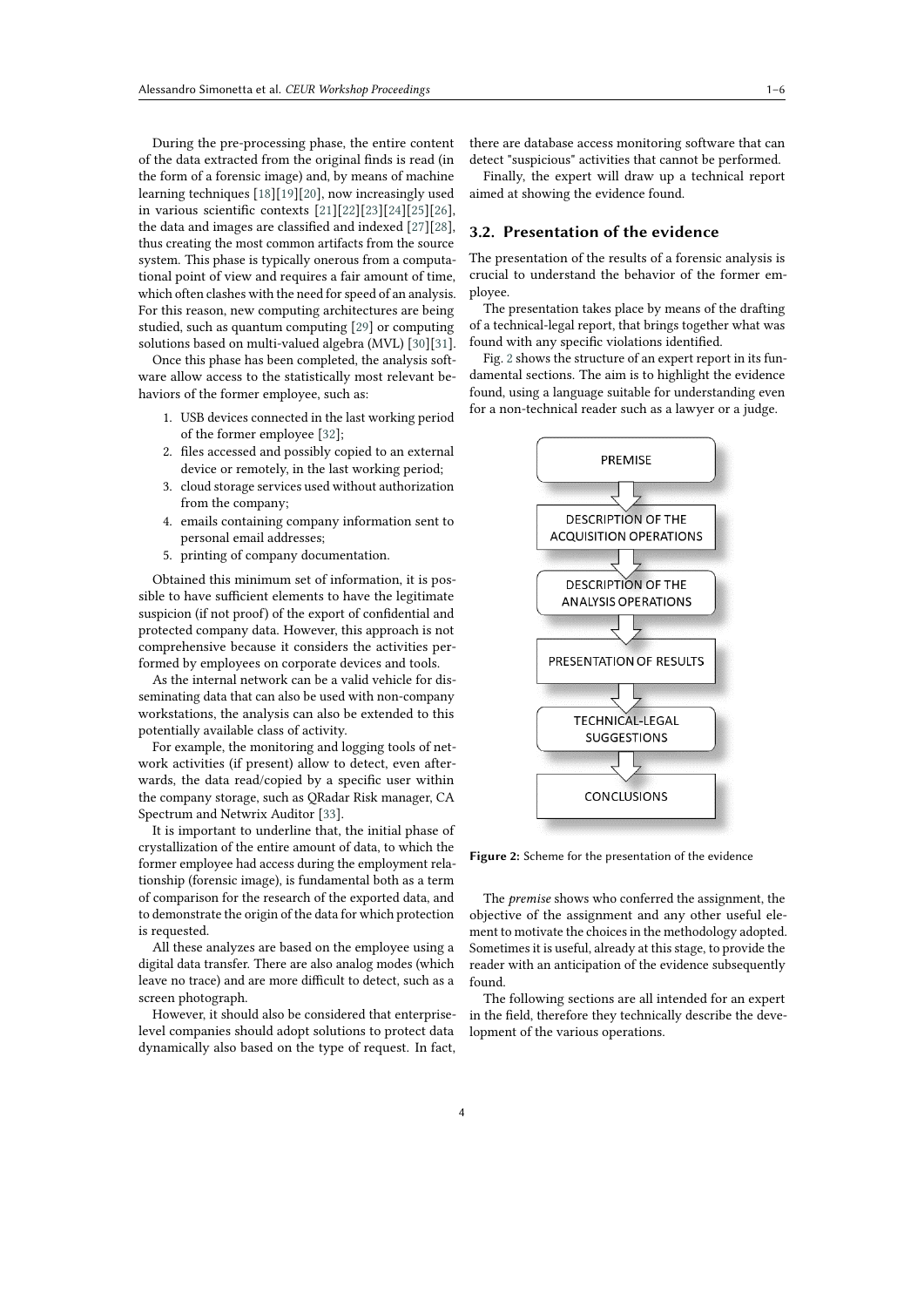The *description of the acquisition operations* section contains all the elements necessary to verify the integrity and authenticity of what has been acquired, at any time after the presentation of the technical report. It is essential to enter in detail the picture of the acquisitions performed, describing each intervention up to the creation of the forensic image.

The *description of the analysis operations* section describes all the technical methods implemented for the analysis of the forensic images of the acquired finds. In it, it is important to indicate the tools used to process the data, but also the logical process used to examine them.

We then arrive at the (technical-legal) section of *presentation of results*. The goal is to describe, in a clear, linear and precise way, every evidence found and every element useful to describe the events, creating a sort of [\[34\]](#page-5-20) timeline of them. It is also useful to insert fragments of data, screenshot or reports extracted from forensic software, in order to match the resulting evidence with the underlying objective data.

The *technical-legal suggestions* section contains any proposals or indications so that whoever is entitled to a legal proceeding can act in the most appropriate and technically correct manner. Furthermore, it is appropriate to remember the presence of the touchstone created (in the form of a forensic image) in order to identify the material presumably extracted in the subsequent stages of the procedure to be established.

Finally, in the *conclusions*, it is appropriate to enclose a broad summary of the previous sections, confirming the evidence found (anticipated in the introduction), providing a cross-section of the events and actions carried out by the former employee.

# **4. Conclusions**

The Italian judicial system, in the civil field, does not have a specific reference standard for the management of digital evidence, for this reason the methodologies applied by professionals in the sector refer to international standards, such as ISO/IEC 27037:2012.

Furthermore, the methods of introducing digital data into civil proceedings in Italy differ considerably from what happens overseas, however the method of acquiring and analyzing the evidence remains valid in both doctrines.

The statistics collected in the USA have shown an ever greater growth in data exfiltration from companies, identifying the unfaithful employee as the cause of greater frequency. While, in Italy, we observed the same trend for the former employee who fraudulently commits the same offense using the same techniques.

This article describes the methodology to be adopted to protect the company in the event of data exfiltration

by a former employee and what is the correct procedure that the forensic technician must follow to identify any offenses. The method of presenting the results allows a non-technical reader to have all the necessary tools available to be able to act in the best possible way during all the subsequent phases of the procedure, that will be established against the former employee.

### **References**

- [1] R. Brighi, Informatica forense, algoritmi e garanzie processuali, Ars interpretandi, Rivista di ermeneutica giuridica (2021). doi:[10.7382/100798](http://dx.doi.org/10.7382/100798).
- [2] V. G. Calabro, La fragilità delle tracce digitali, Master breve in Diritto e Tecnologie Informatiche (2009). doi:[10.13140/RG.2.2.27355.62240](http://dx.doi.org/10.13140/RG.2.2.27355.62240).
- [3] C. Galli, A. Giorgio, Others, L'acquisizione forense delle prove in materia di violazione dei segreti aziendali, in: Il nuovo diritto del know how e dei segreti commerciali, Wolters Kluver, 2018.
- <span id="page-4-0"></span>[4] European Union, Regulation 2016/679 (General Data Protection Regulation), 2016. URL: [https://eur-lex.europa.eu/legal-content/EN/TXT/](https://eur-lex.europa.eu/legal-content/EN/TXT/PDF/?uri=CELEX:32016R0679) [PDF/?uri=CELEX:32016R0679.](https://eur-lex.europa.eu/legal-content/EN/TXT/PDF/?uri=CELEX:32016R0679)
- <span id="page-4-1"></span>[5] G. Barrera, Il trattamento ai fini di ricerca dei dati personali relativi a condanne penali e reati. a proposito di gdpr, Rivista di studi e ricerche sulla criminalità organizzata (2019). doi:[10.13130/](http://dx.doi.org/10.13130/cross-11272) [cross-11272](http://dx.doi.org/10.13130/cross-11272).
- <span id="page-4-2"></span>[6] M. Gradi, L'obbligo di verità delle parti, ISBN 9788892114036, G. Giappichelli Editore, 2018.
- <span id="page-4-3"></span>[7] L. Dittrich, L'esibizione delle prove, in: Diritto Processuale Civile, Utet Giuridica, 2019.
- <span id="page-4-4"></span>[8] L. Bartoli, La catena di custodia del materiale informatico: soluzioni a confronto, Universidad de La Laguna. Servicio de Publicaciones, España (2016). URL: [http://riull.ull.es/xmlui/handle/915/6247.](http://riull.ull.es/xmlui/handle/915/6247)
- <span id="page-4-5"></span>[9] M. Faiz, W. Prabowo, Comparison of acquisition software for digital forensics purposes, 2018. doi:[10.](http://dx.doi.org/10.22219/KINETIK.V4I1.687) [22219/KINETIK.V4I1.687](http://dx.doi.org/10.22219/KINETIK.V4I1.687).
- <span id="page-4-6"></span>[10] E. Akbal, S. Dogan, Forensics image acquisition process of digital evidence, International Journal of Computer Network & Information Security (2018).
- <span id="page-4-7"></span>[11] Insider threat statistics you should know, 2021. URL: [https://www.tessian.com/blog/](https://www.tessian.com/blog/insider-threat-statistics/) [insider-threat-statistics/.](https://www.tessian.com/blog/insider-threat-statistics/)
- <span id="page-4-8"></span>[12] Verizon 2021 breach investigations report, 2021. URL: [https://www.verizon.com/business/en-sg/](https://www.verizon.com/business/en-sg/resources/reports/dbir/) [resources/reports/dbir/.](https://www.verizon.com/business/en-sg/resources/reports/dbir/)
- <span id="page-4-9"></span>[13] Most common data exfiltration behaviors during insider threats in the united states in 2020, [https://www.statista.com/statistics/](https://www.statista.com/statistics/1155846/) [1155846/](https://www.statista.com/statistics/1155846/)[most-common-data-exfiltration-insider](most-common-data-exfiltration-insider-)[threat-types-usa/,](threat-types-usa/) 2020.